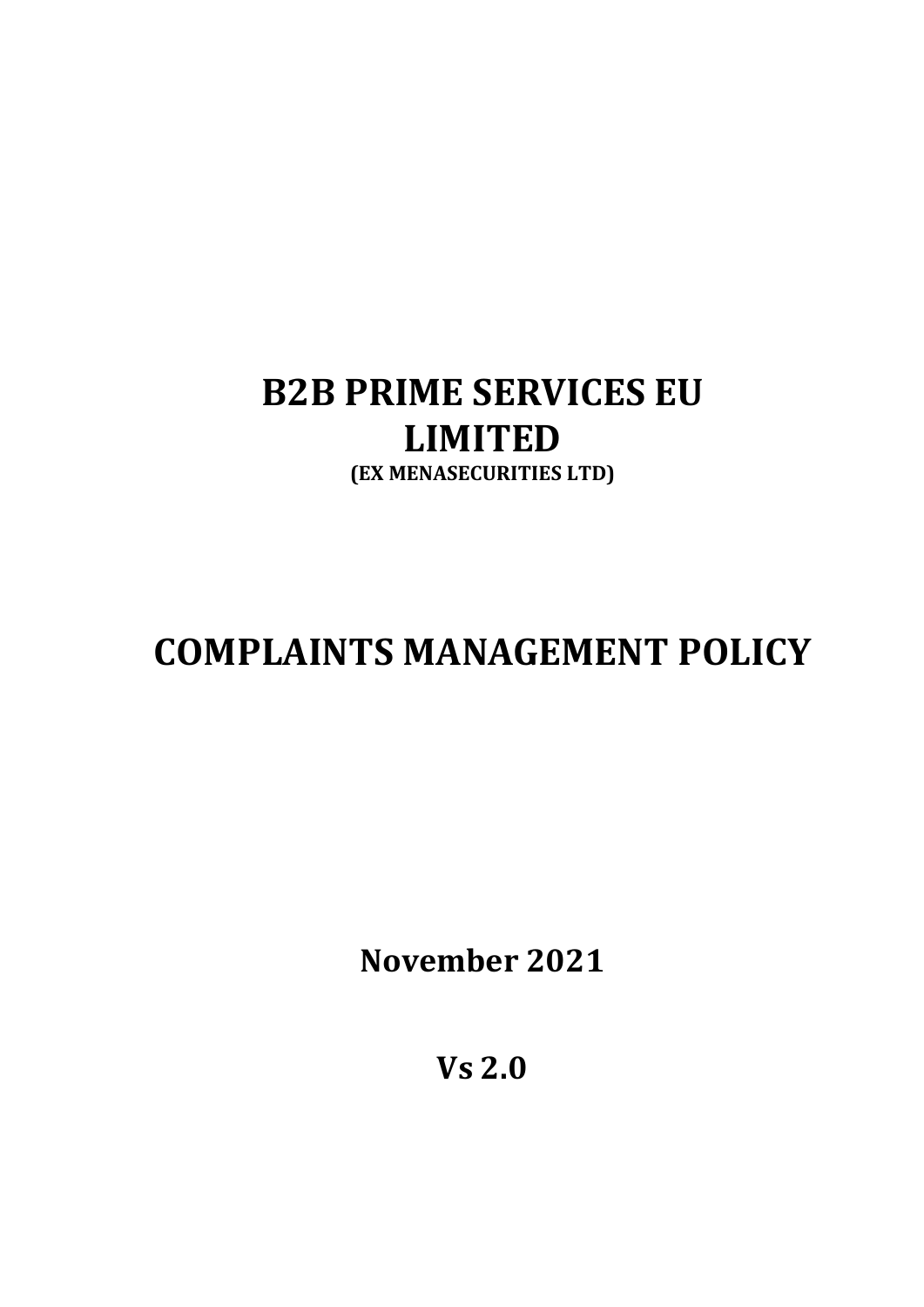#### B2B PRIME SERVICES EU LIMITED (EX MENASECURITIES LTD) Complaints Management Policy

| <b>Policy Owner:</b>                        |                    |                    | (EX<br>B <sub>2</sub> B<br><b>PRIME</b><br><b>SERVICES</b><br><b>LIMITED</b><br>EU<br><b>MENASECURITIES LTD)</b> |                               |  |  |  |
|---------------------------------------------|--------------------|--------------------|------------------------------------------------------------------------------------------------------------------|-------------------------------|--|--|--|
| <b>Created on:</b>                          |                    |                    | 02 April 2020                                                                                                    |                               |  |  |  |
| Date of approval by the Board of Directors: |                    |                    | 06 April 2020                                                                                                    |                               |  |  |  |
| <b>Version</b><br>#                         | <b>Review date</b> | <b>Reviewed By</b> | <b>Comments/Amendments</b>                                                                                       | <b>Approved by</b><br>the BoD |  |  |  |
| 1.0                                         | 02/04/2020         | Compliance Officer | <b>First version</b>                                                                                             | 06/04/2020                    |  |  |  |
| 2.0                                         | 01/11/2021         | Compliance Officer | Add section for submission of<br>the<br>complaints<br>Financial<br>to<br>Ombudsman, ADR, CySEC                   | 05/11/2021                    |  |  |  |
|                                             |                    |                    |                                                                                                                  |                               |  |  |  |
|                                             |                    |                    |                                                                                                                  |                               |  |  |  |
|                                             |                    |                    |                                                                                                                  |                               |  |  |  |
|                                             |                    |                    |                                                                                                                  |                               |  |  |  |
|                                             |                    |                    |                                                                                                                  |                               |  |  |  |
|                                             |                    |                    |                                                                                                                  |                               |  |  |  |

B2B PRIME SERVICES EU LIMITED (EX MENASECURITIES LTD) (hereinafter the "Company", "us", "our" or "we"), is a Cyprus Investment Firm authorized and regulated by the Cyprus Securities and Exchange Commission (hereinafter "CySEC") under license number 370/18, incorporated under Cyprus Company Law with Company Registration Number: ΗΕ 357630 and with registered office at 1 Georgiou Kaningos, Pamelva Court, Office 104, 3105 Limassol, Cyprus.

#### 1 DEFINITIONS

«Complainant» means any person, natural or legal, which is eligible for lodging a complaint to the Company and who has already lodged a complaint.

«Complaint» means a statement of dissatisfaction addressed to the Company by a complainant relating to the provision of investment services and/or ancillary services under MiFID.

Client' or 'Customer' means a person, natural or legal, receiving, a service, or engaged in a business relationship with the Company.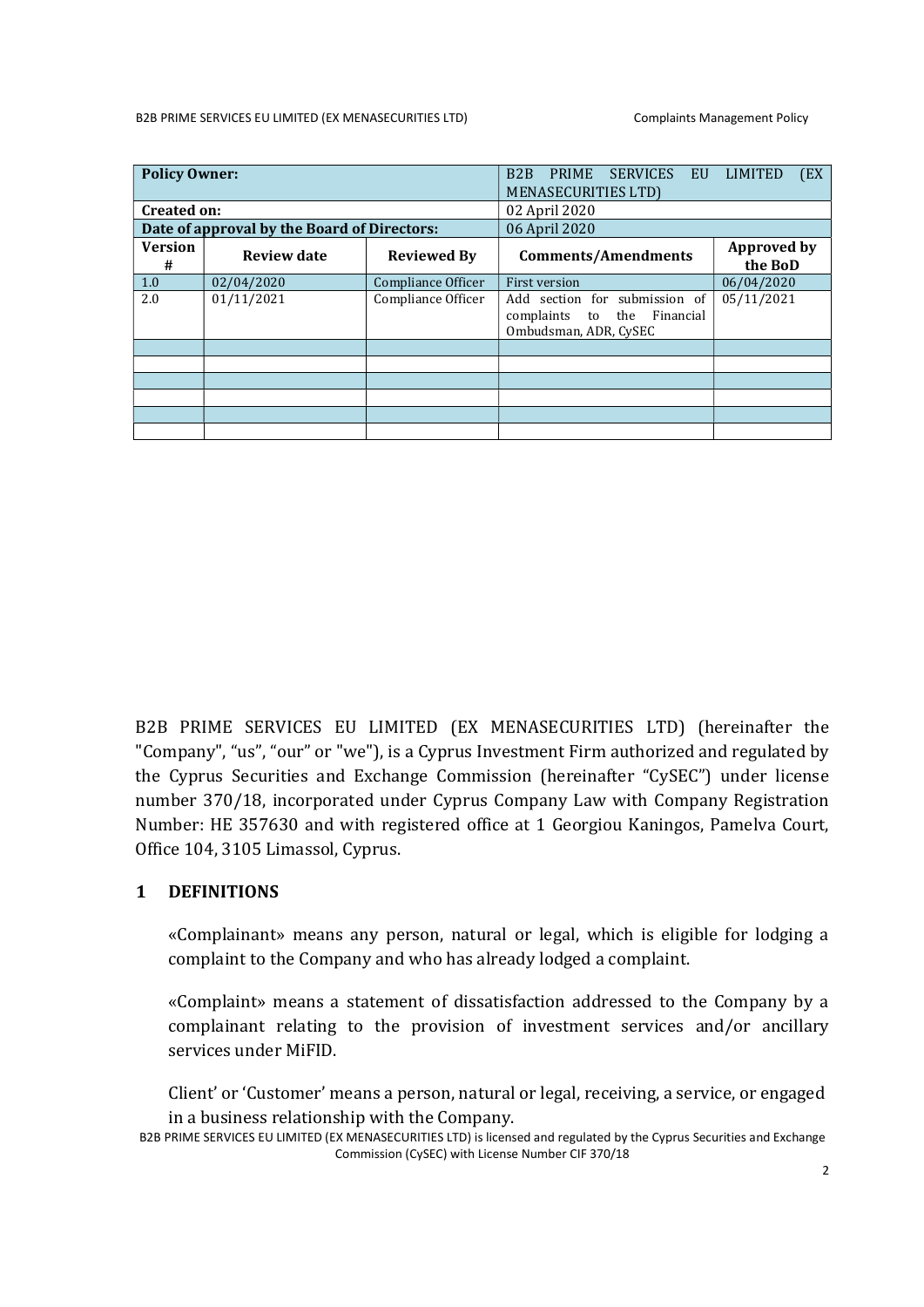#### 2 COMPANY'S RESPONSIBILITIES

The Company has the responsibility to enable clients or potential clients to express their dissatisfaction with investment services provided by the Company in the interests of investor protection as well as strengthening Company' compliance with its obligations.

Furthermore the Company must ensure that it has a complaints management function, which enables complaints to be investigated fairly and possible conflicts of interest to be identified and mitigated.

The Company has the responsibility to handle clients' or potential clients' complaints effectively and in an independent manner by a complaints management function. In line with the principle of proportionality, that function is carried out by the compliance function.

The Company is required to:

- a) Apply a complaints management policy, which is defined and endorsed by the senior management and the board of directors, who will be responsible for its implementation and for monitoring the Company's compliance with it.
- b) Ensure that the complaints management policy is included in its internal operation manual.
- c) Ensure that the complaints management policy is available to all relevant staff of the Company through adequate internal channels of communication.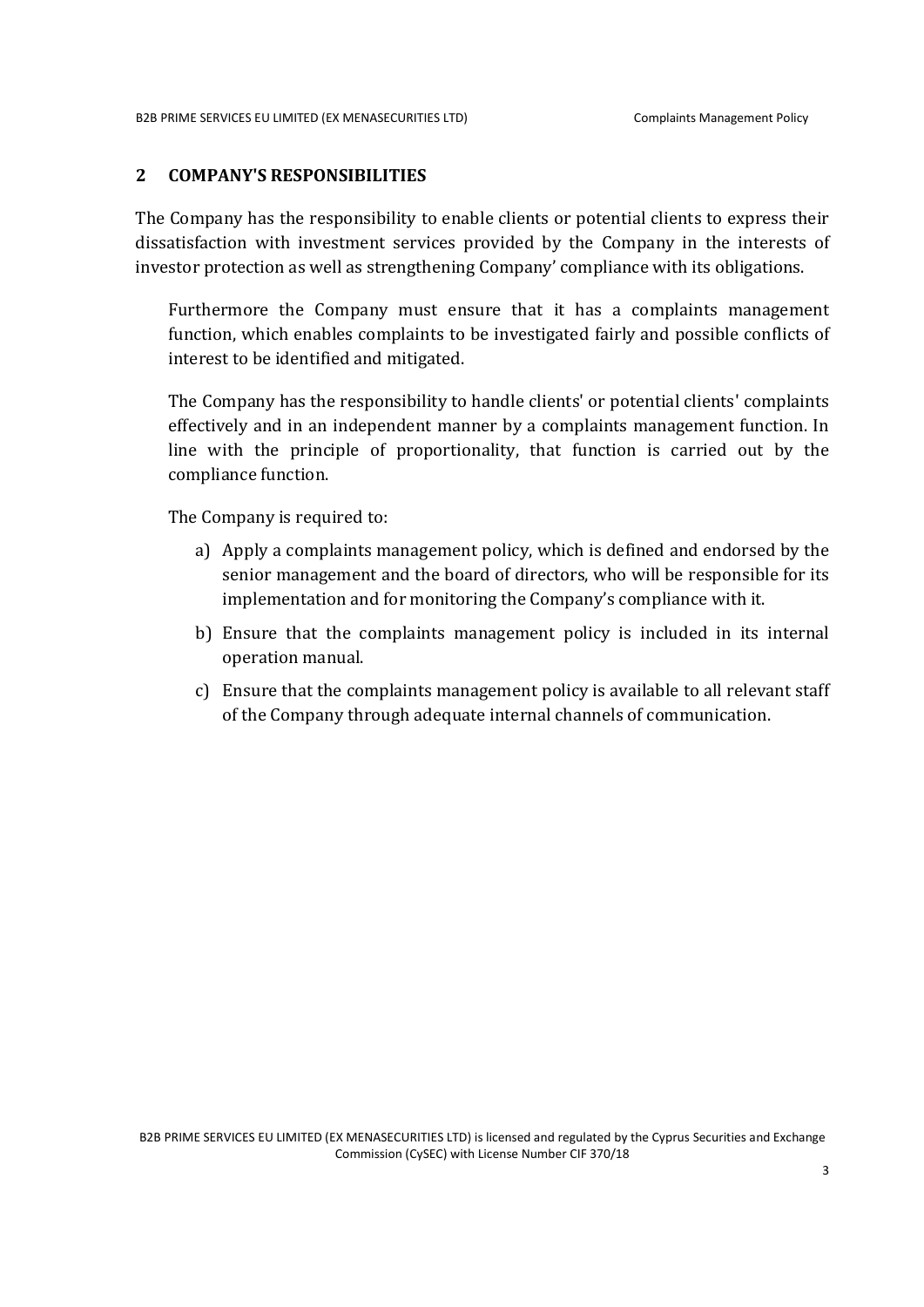#### 3 MAIN PRINCIPLES OF CUSTOMERS COMPLAINTS POLICY

 The Company shall establish, implement and maintain effective and transparent complaints management policies and procedures for the prompt handling of clients' or potential clients' complaints. The Company shall keep a record of the complaints received and the measures taken for their resolution.

The complaints management policy shall provide clear, accurate and up-to-date information about the complaints-handling process. This policy shall be endorsed by Company's management body.

- The Company shall publish the details of the process to be followed when handling a complaint. Such details shall include information about the complaints management policy and the contact details of the complaints management function. The information shall be provided to clients or potential clients, on request, or when acknowledging a complaint. The Company shall enable clients and potential clients to submit complaints free of charge.
- The Company shall establish a complaints management function responsible for the investigation of complaints. This function will be carried out by the compliance function.
- When handling a complaint, the Company shall communicate with clients or potential clients clearly, in plain language that is easy to understand and shall reply to the complaint without undue delay.
- The Company shall communicate the Company's position on the complaint to clients or potential clients and inform the clients or potential clients about their options, including that they may be able to refer the complaint to an alternative dispute resolution entity, as defined in Article 4(h) of Directive 2013/11/EU of the European Parliament and the Council on consumer ADR or that the client may be able to take civil action.
- The Company shall provide information on complaints and complaints-handling to the relevant competent authorities and, where applicable under national law, to an alternative dispute resolution (ADR) entity.
- The Company's compliance function shall analyse complaints and complaintshandling data to ensure that they identify and address any risks or issues.

B2B PRIME SERVICES EU LIMITED (EX MENASECURITIES LTD) is licensed and regulated by the Cyprus Securities and Exchange Commission (CySEC) with License Number CIF 370/18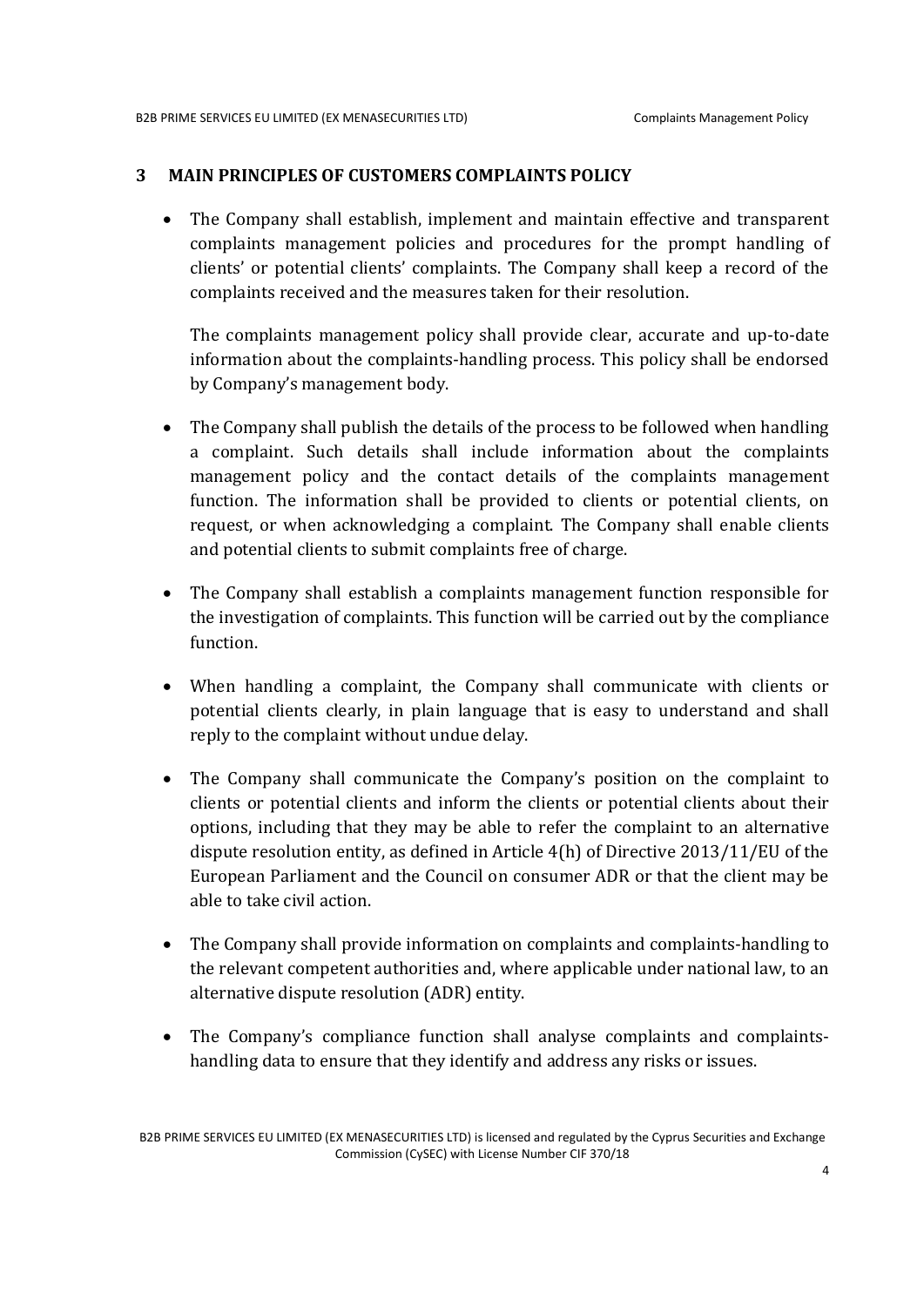#### 4 SUBMISSION OF A COMPLAINT

Clients may submit their complaints or grievances to the Company in writing, using the "Complaint Form" attached in Appendix 1. A complaint may be submitted to the Company by the following means:

- a) To the Compliance Department through email at compliance@b2prime.com
- b) By registered post at the Company's Headquarters

Complaints made by Clients cannot be considered unless the Complaint Form is duly completed with all the required information and it is accompanied by adequate supporting evidence (as necessary) for the Client's claims.

In the event the Company receives a notice through the lines of communication that are used by the Company for the reception of complaints, but in the event that such notice does not fall within the definition of 'complaint' above and can be characterized as an enquiry; this shall be categorized as an enquiry rather than a complaint and the person will be informed accordingly, such enquiry will be forwarded to the relevant department to be handled accordingly. The person maintains the right to request for the re-classification of his enquiry as a complaint.

#### 5 HANDLING CUSTOMERS COMPLAINTS

The Compliance Function is responsible for handling customers complains or grievances. Its duties include the effective and efficient handling of customer's complains or grievances so as to enable the Company to adopt and apply the required actions to prevent the repetition of the same complains or grievances.

The Company shall establish, implement and maintain effective and transparent procedures for the reasonable and prompt handling of complaints or grievances received from retail clients or potential retail clients, and shall keep a record of each complaint or grievance and the measures taken for the complaint's resolution.

Upon receive of a complaint the Company is required to:

- Gather and investigate all relevant evidence and information regarding the complaint.
- Communicate in plain language which is clearly understood.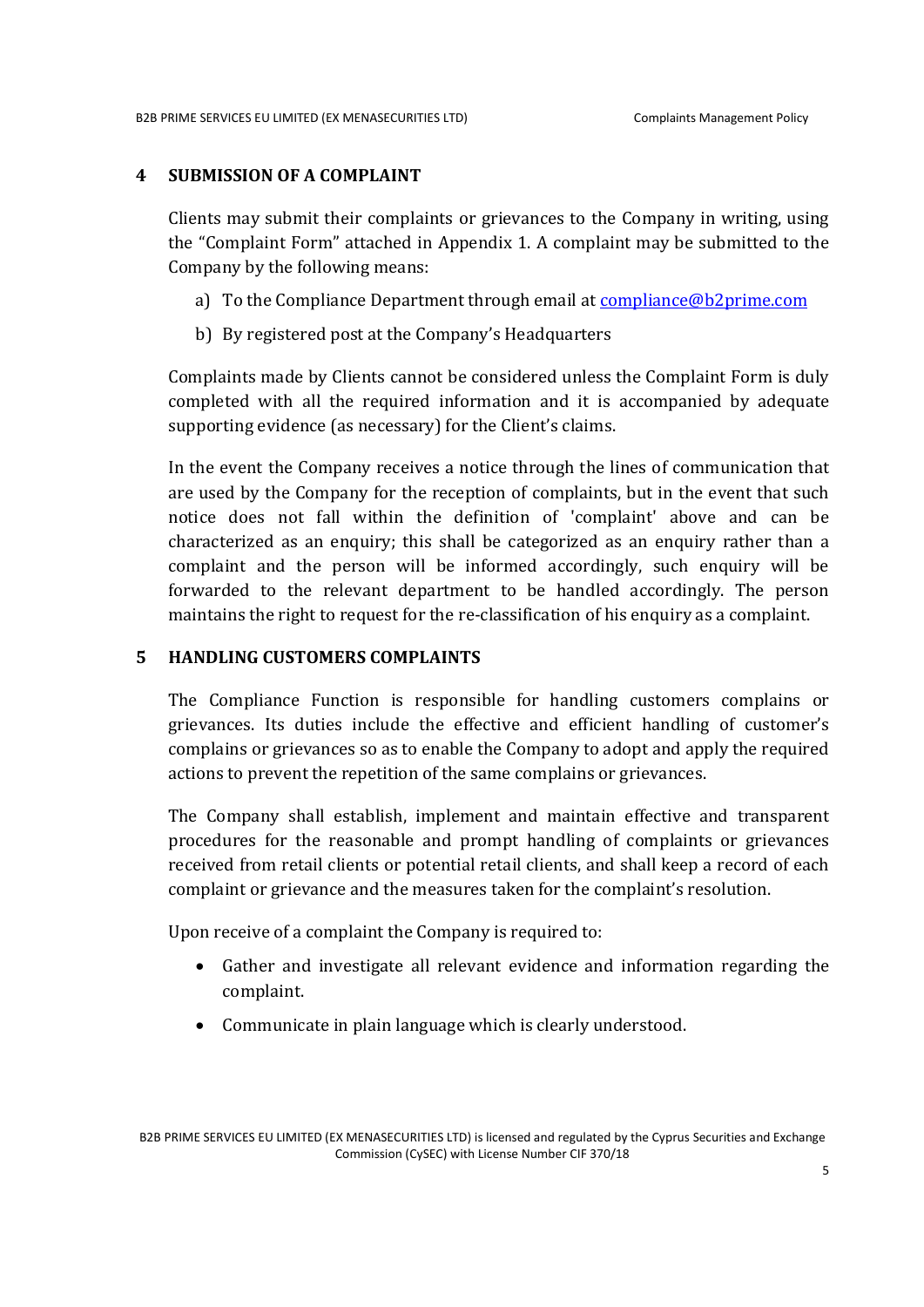- Provide a response without any unnecessary delay. When an answer cannot be provided within the expected time limits, the Company should inform the complainant about the causes of the delay and indicate when the Company's investigation is likely to be completed.
- When providing a final decision that does not fully satisfy the complainant's demands, to notify in writing the complainant using a thorough explanation of its position on the complaint and set out the complainant's option to maintain the complaint e.g through the Commission, the Financial Ombudsman, ADR Mechanism, or the relevant Courts. Please refer to section 6 for more details.

Complainants shall be able to file complaints and receive the above procedures for complaints free of charge.

The Compliance Function is responsible:

- On request or when acknowledging receipt of a complaint, provide written information regarding Company's complaints-handling process.
- Publish details of Company's complaints-handling process in an easily accessible manner, for example in brochure, pamphlets, contractual documents or via the Company's website.
- Provide clear, accurate and up-to-date information about the complaintshandling process which includes:
	- Information of how to lodge a complaint (e.g. the type of information to be provided by the complainant, the identity and contact details of the person or department to whom the complaint should be directed),
	- The process that will be followed when handling a complaint (e.g. when the complaint will be acknowledged, indicative handling time, the availability (where applicable) to contact the Commission or the Financial Ombudsman or ADR mechanism or the relevant Courts)
- Keep the complainant informed about further handling of the complaint.

The following procedure is followed:

- The client is informed at the account opening process, by email or through Company's website of Company's complaints-handling process.
- The client contacts the Company to submit a complaint/grievance either by email or registered post.

B2B PRIME SERVICES EU LIMITED (EX MENASECURITIES LTD) is licensed and regulated by the Cyprus Securities and Exchange Commission (CySEC) with License Number CIF 370/18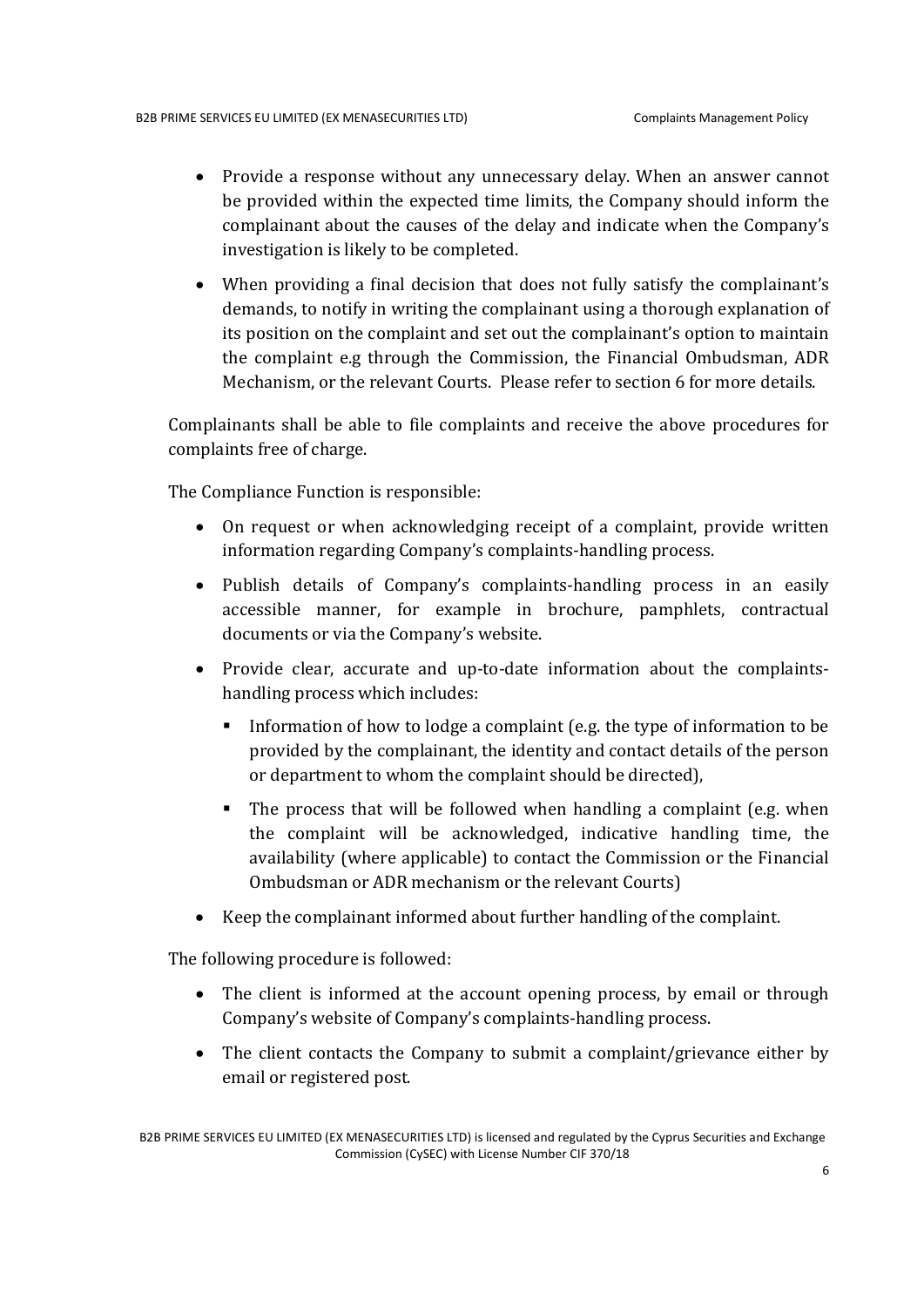- The Compliance Function upon receiving the complaint registers the complaint directly to an internal register, giving it a unique reference number. The unique reference number consists of ten digits:
	- the first five digits are the code of the Company regarding the Transaction Reporting System - TRS (i.e. CIF370 for B2B PRIME SERVICES EU LIMITED (EX MENASECURITIES LTD)),
	- the following four digits define the year, and
	- the last four digits denote the number of each complaint serial number (e.g. for 2020 – CIF37020200001, CIF37020200002, for 2021 - CIF37020210001, CIF37020210002).
- The unique reference number is communicated to the complainant.
- The Compliance Function informs the complainant that he should use the said reference number in all future contact with the Company, the Financial Ombudsman and/or the CySEC regarding the specific complaint.
- The Compliance Function records and register the complaint/grievance in the customer's complaint/grievance form which includes the following information:
	- a) details of the client that made the complaint/grievance
	- b) the service/department to which the complaint/grievance refers to
	- c) the details of the employee responsible for the service/s rendered to the client,
	- d) the organizational unit where the relevant employee belongs,
	- e) the date of receipt and of registration of the complaint/grievance,
	- f) the content of the complaint/grievance, in brief,
	- g) the capital and the value of the financial instruments which belong to the client and are registered in his account,
	- h) the magnitude of the damage which the client claims to have suffered or which can be presumed to have suffered on the basis of the contents of the complaint/grievance,
	- i) the date and, briefly the content of the Company's written response to the complaint/grievance lodged
	- j) a reference to any correspondence exchanged between the Company and the client. Such correspondence should be attached to the file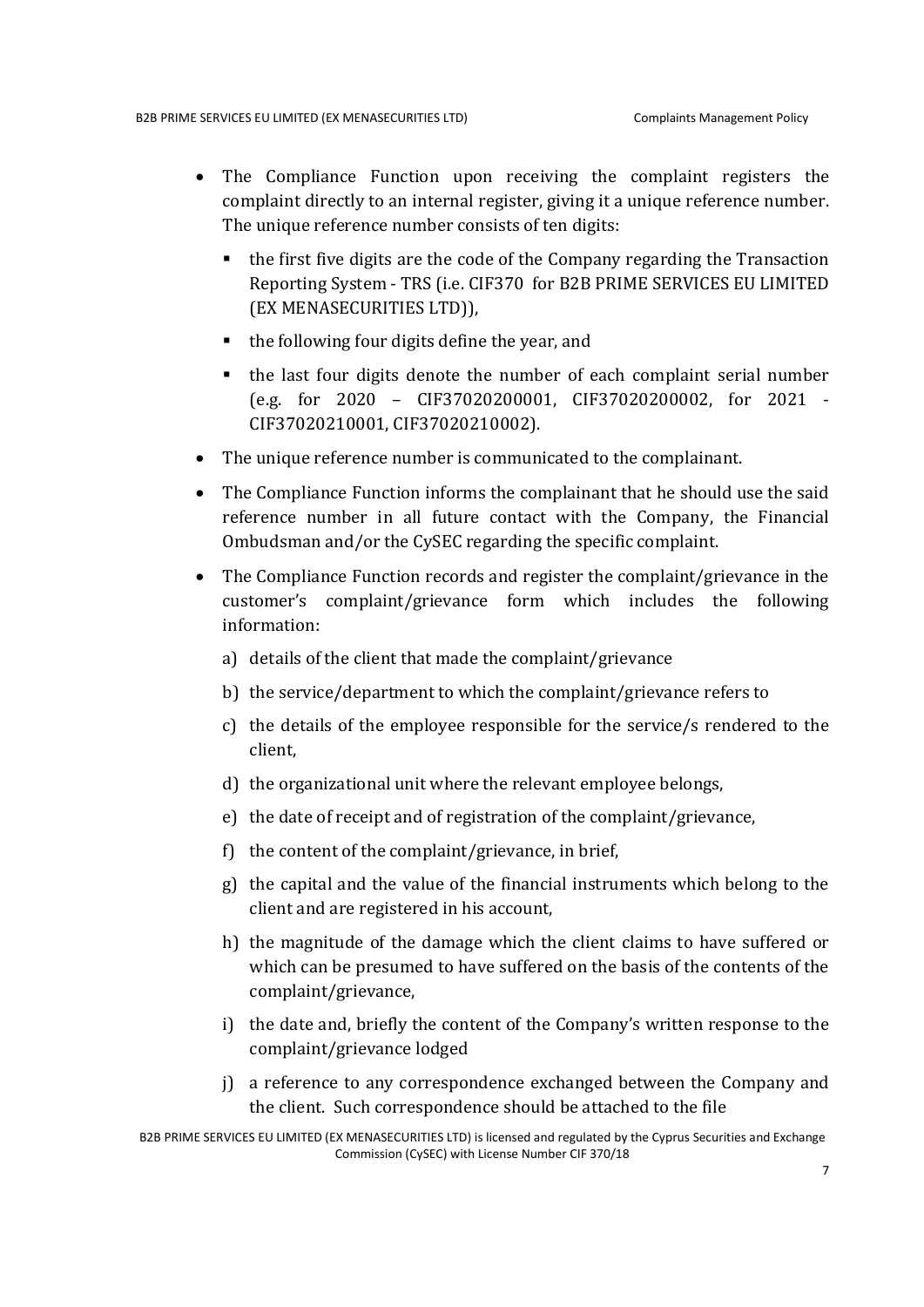- The Compliance Function confirms, within five days, to the complainant the receiving of the complaint and that the Company will take all the required actions to resolve the problem, and the approximate time required to do so.
	- $\triangleright$  The Company investigates the complaint and the Compliance Function reply, within two months, to the complainant about the outcome/decision. Furthermore during the investigation of the complaint, the Compliance Function informs the complainant of the handling process of his/hers complaint.
	- $\triangleright$  In the event that the Company is unable to respond within two months, the Compliance Function informs the complainant of the reasons for the delay and indicates the period of time within it is possible to complete the investigation. This period of time cannot exceed three months from the submission of the complaint.
- The Compliance Function informs the relevant department and senior management for the complaint/grievance.
- Senior Management gives instructions to the Head of the involved department.
- The required action that leads to the solution of the complaint/grievance is taken by the Head of the involved department.
- The action taken is recorded by the Head of the involved department in the complaint/grievance form.
- The Head of the involved department informs senior management and the Compliance Function about the settlement of the complaint/grievance.
- The Compliance Function informs the customer about the given solution to his/her complaint/grievance.
- In case Company's final solution/decision does not fully satisfy the complainant's demands, it shall notify in writing the complainant using a thorough explanation of its position on the complaint and shall set out the complainant's option to maintain the complaint e.g through the Commission, the Financial Ombudsman, ADR Mechanism, or the relevant Courts.
- The Compliance Function communicates with the customer in plain language which is clearly understood.
- One copy of the complaint/grievance form is archived in the customer's file and another copy is kept in a separate file ("complaint/grievance file").

B2B PRIME SERVICES EU LIMITED (EX MENASECURITIES LTD) is licensed and regulated by the Cyprus Securities and Exchange Commission (CySEC) with License Number CIF 370/18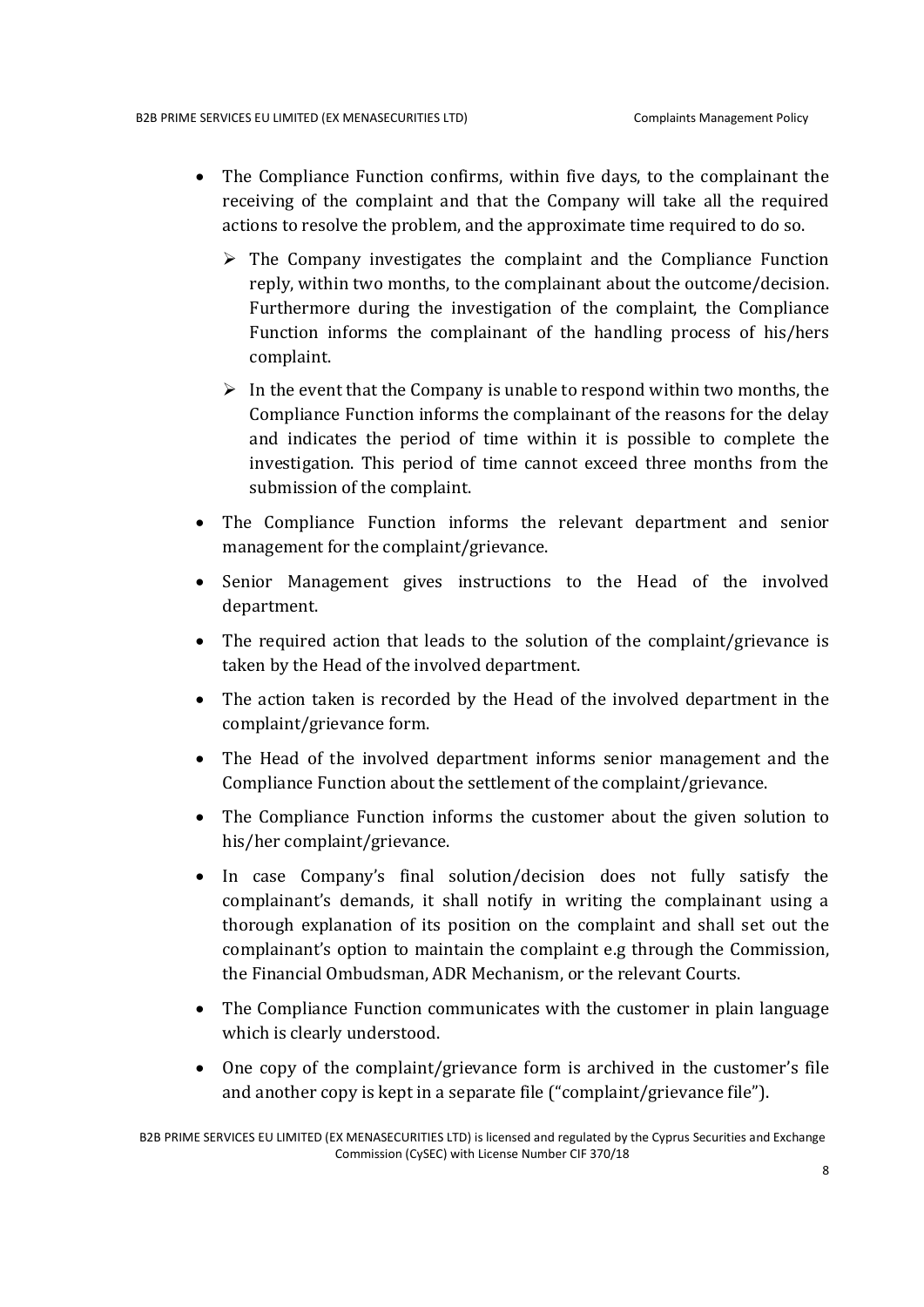- The Compliance Function provides to the Commission information regarding the complaints it receives as follows:
	- Every month, it provides to the CySEC information regarding the complaints it receives and how these are being handled.
	- In particular, it completes every month (reporting month) the form CIF370\_yyyymmdd\_COMP-CIF (excel file, the 'Form') defined in Circular C338 dated 11 September 2019 and sends it to the CySEC within five days after the reporting month. The 'Form' is sent in electronic form via the TRS. All relevant details for completing and sending the 'Form' are defined in the Circular C338.
	- The Company has the obligation to submit the Form regardless of receiving or not any complaint within the reporting month.
- Senior Management inspect on an on-going basis the "complain/grievance" file" and ensures that the Heads of the departments have taken all the required actions so as to prevent repetition of the same complains/grievances.
- Senior Management analyses on an on-going basis, complaints-handling data, to ensure that they identify and address any recurring or systemic problems, and potential legal and operational risks, for example by:
	- Analysing the causes of individual complaints so as to identify root causes common to types of complaints,
	- Considering whether such root causes also affect other processes or products, including those not directly complained of; and
	- Correcting, where reasonable to do so, such root causes
- Senior Management shall inform at least once a year, or more frequent if required, the Board of Directors of all complaints/grievances received, the actions taken to resolve complaints as well as other statistical information.

## 6 SUMBISSION OF COMPLAINTS TO THE FINANCIAL OMBUDSMAN OR TO AN ALTERNATIVE DISPUTE RESOLUTION ("ADR") ENTITY OR TO CYSEC OR TO RELEVANT COURTS

#### A. Submission of Complaints to the Financial Ombudsman

You can refer your complaint to the 'Financial Ombudsman' if you are dissatisfied with our assessment and ruling, provided that:

B2B PRIME SERVICES EU LIMITED (EX MENASECURITIES LTD) is licensed and regulated by the Cyprus Securities and Exchange Commission (CySEC) with License Number CIF 370/18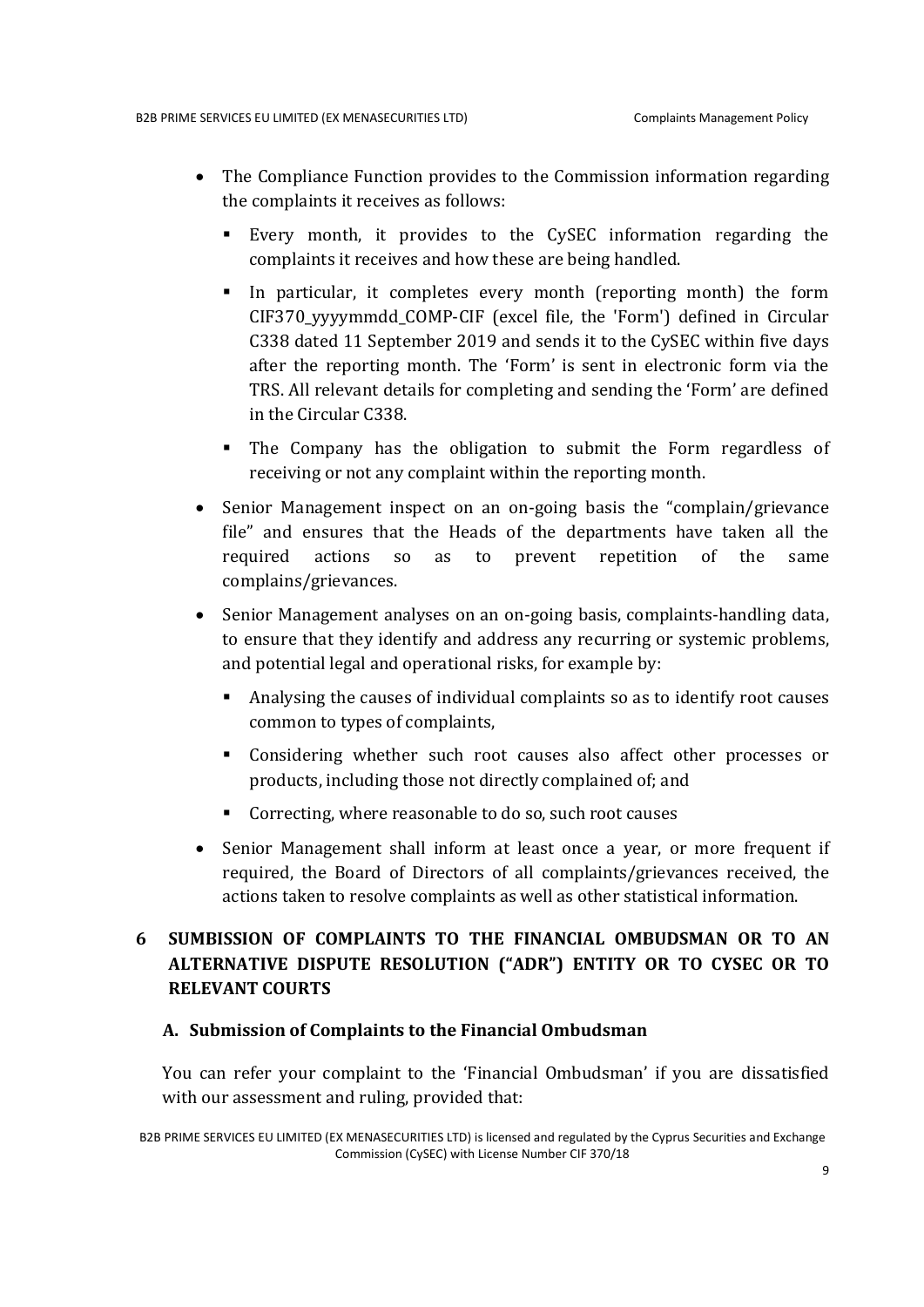- Your complaint / dispute / objection is up to the amount of  $\epsilon$ 170.000;
- You have previously addressed your complaint in writing to us within fifteen (15) months from the date that you became aware or reasonably you should have become aware of the damaging act or of our failure or the fact that you had reason for submitting a complaint.
- You have received our final response within three (3) months from the date we acknowledge receipt of your complaint and it is not to your satisfaction, or you have not received a reply from us and the three-months period has expired.
- You should submit your complaint to the Financial Ombudsman within a specified period of four (4) months from either the date of receipt of our Final Response or the deadline of the three-month period during which we had to respond to you.
- A decision on the same complaint has not already been issued by a Court of the Republic and a judicial procedure is not pending for the enquiry of the same complaint.

Please ensure that you copy your complaint's unique reference number when you address your formal complaint to the Financial Ombudsman.

#### Contact details

#### Financial Ombudsman of the Republic of Cyprus

Address: 15 Kypranoros Str., CY-1061 Nicosia Cyprus Phone: 22848900 Facsimile (Fax): 22660584, 22660118 E-mail: Complaints: complaints@financialombudsman.gov.cy Financial Ombudsman: fin.ombudsman@financialombudsman.gov.cy Website: www.financialombudsman.gov.cy

#### B. Submission of Complaints to an Alternative Dispute Resolution ("ADR") Entity

You may be able to refer your complaint against the Company to an "Alternative Dispute Resolution" ("ADR") entity. If you wish to refer your complaint to an ADR entity in Cyprus, please see below the relevant contact details of the ADR which is registered with the respective national authorities.

#### Consumer Protection Service

Address: 6 Andrea Araouzou, Nicosia, 1421, Cyprus Phone: 00357 22867153 E-mail: ccps@mcit.gov.cy Website: http://www.mcit.gov.cy/ccps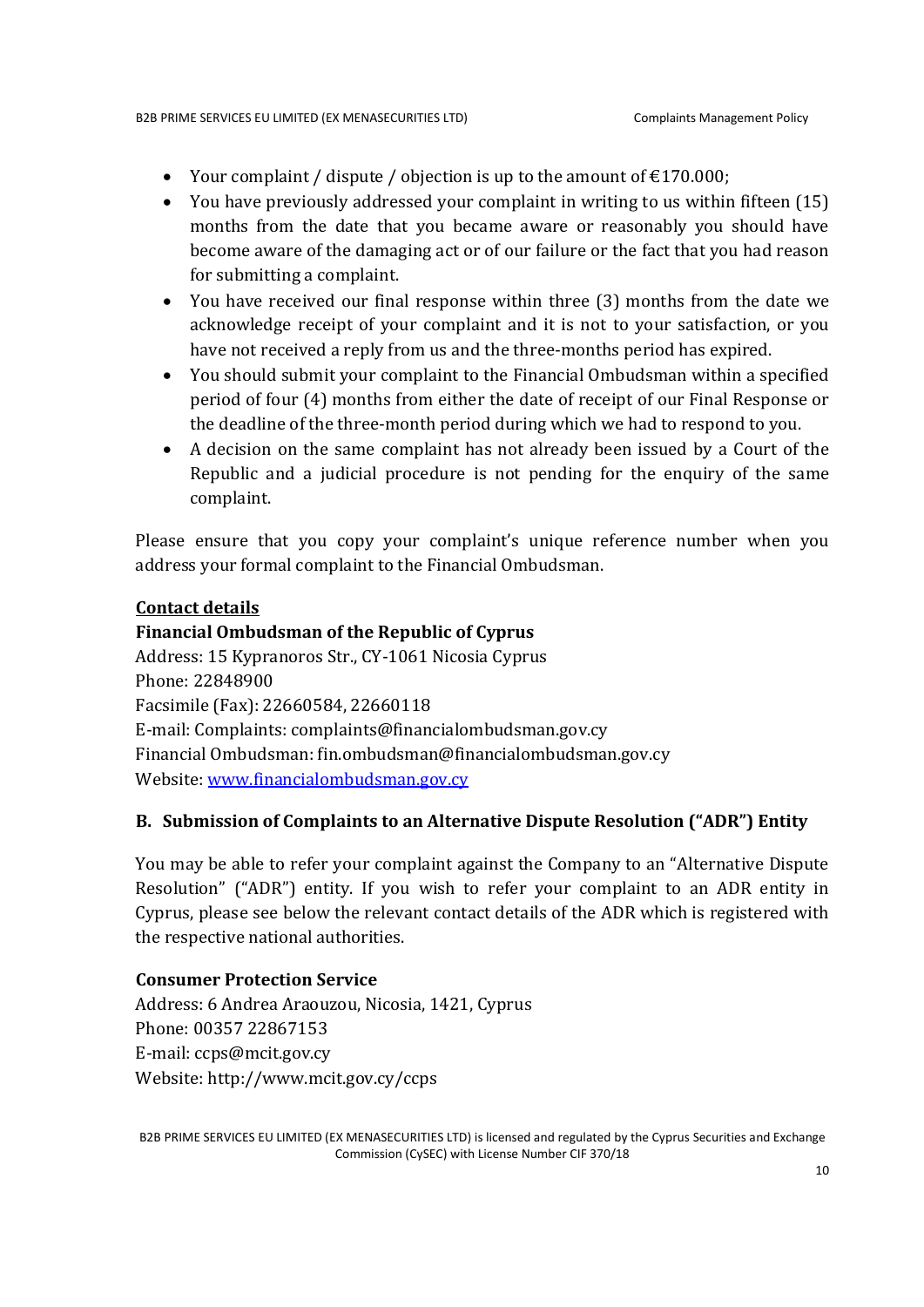More information on ADRs and Online Dispute Resolution of complaints ("ODR") can be found at: http://ec.europa.eu/odr

#### C. Submission of Complaints to CySEC

You may maintain your Complaint with the Cyprus Securities and Exchange Commission, however, please note that the Cyprus Securities and Exchange Commission does not have restitution powers and therefore does not investigate individual Complaints. However, all complaints submitted to the CySEC are taken into consideration by the CySEC in the performance of its supervisory mandate.

Further information as to the procedure you need to follow can be found on https://www.cysec.gov.cy/en-GB/complaints/how-to-complain

#### D. Submission of Complaints to Relevant courts

In case you are not satisfied with the decision/ruling issued by the Financial Ombudsman or the ADR in relation to your complaint, you may take civil action (i.e. refer to Cypriot Courts).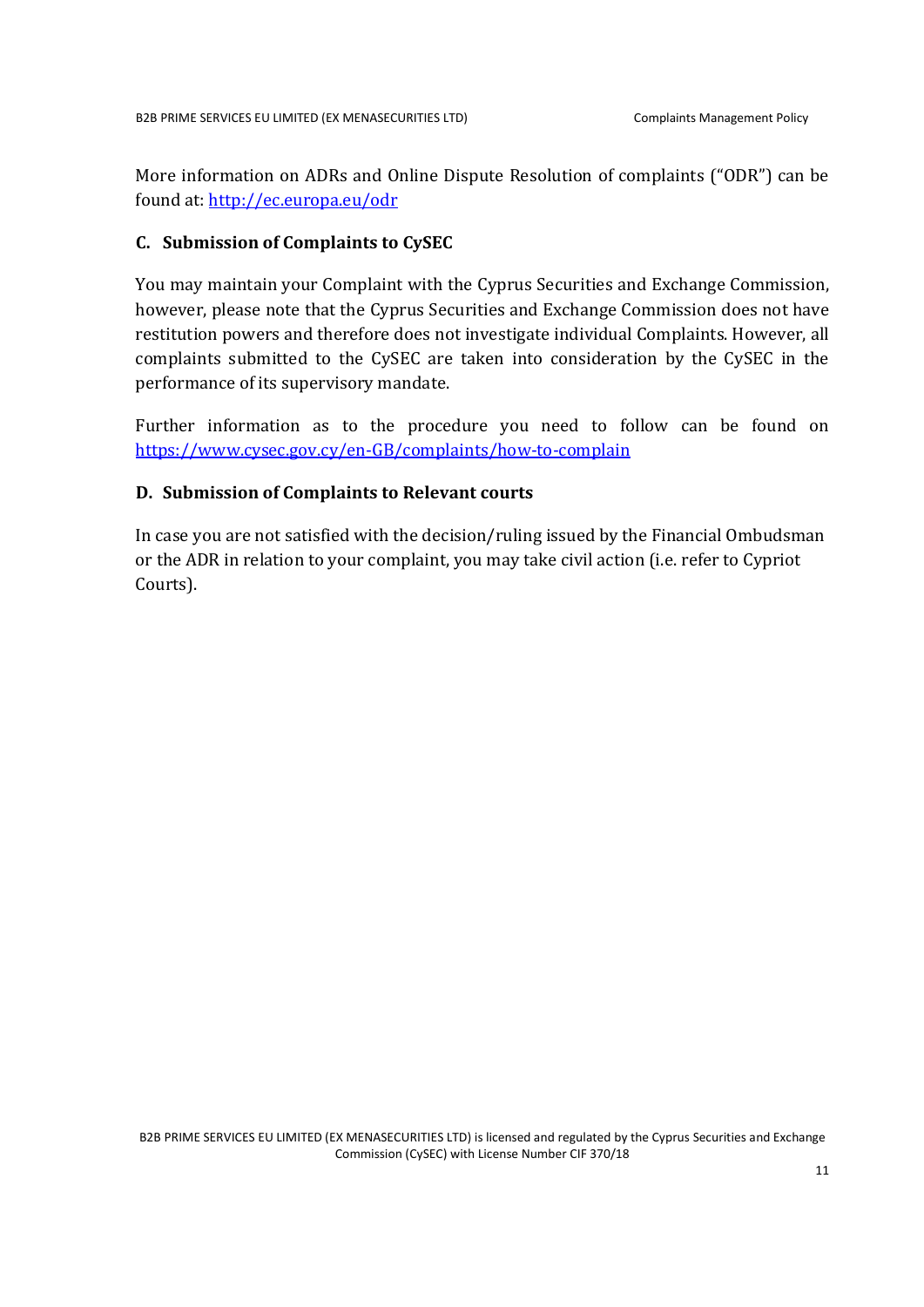#### APPENDIX 1

### COMPLAINT HANDLING FORM

B2B PRIME SERVICES EU LIMITED (EX MENASECURITIES LTD) ("the Company"), whose headquarters are at 1 Georgiou Kaningos, Pamelva Court, Office 104, 3105 Limassol, Cyprus, is authorized and regulated by the Cyprus Securities and Exchange Commission (CySEC) under license number 370/18.

The Company is committed to handle promptly and efficiently all client's complaints or grievances.

Clients may submit their complaints or grievances, using the "Complaint Form", to the head of Compliance Department. A "Complaint Form" may be submitted to the Company by email, or by registered post.

The Compliance Officer is responsible for handling client's complaints or grievances. The duties of the Compliance Officer include the effective and efficient handling of client's complaints or grievances so as to enable the Company to adopt and apply the required actions to prevent the repetition of the same complaints or grievances.

The Company shall maintain effective and transparent procedures for the prompt handling of complaints or grievances received from clients. The Company shall keep a record of each complaint or grievance as well as the measures taken for the complaint's/grievance's resolution.

The policy of the Company is to resolve the complaint/grievance within 2 months. In case, due to the nature of the complaint/grievance, more time is required then the Compliance Officer should inform the Executive Director. The Executive Director should full investigate the complaint/grievance in coordination with the head of the involved department and the Compliance Officer and/or the legal advisor.

Contact details of the Compliance Officer:

Mr. George Papanicolaou Telephone Number: +357 25 582 192 Email: compliance@b2prime.com Address: 1 Georgiou Kaningos, Pamelva Court, Office 104, 3105 Limassol, Cyprus

Note: If the complaint involves the Compliance department, then the "Complaint Form" shall be submitted to the Executive Director to the following address: nick@b2prime.com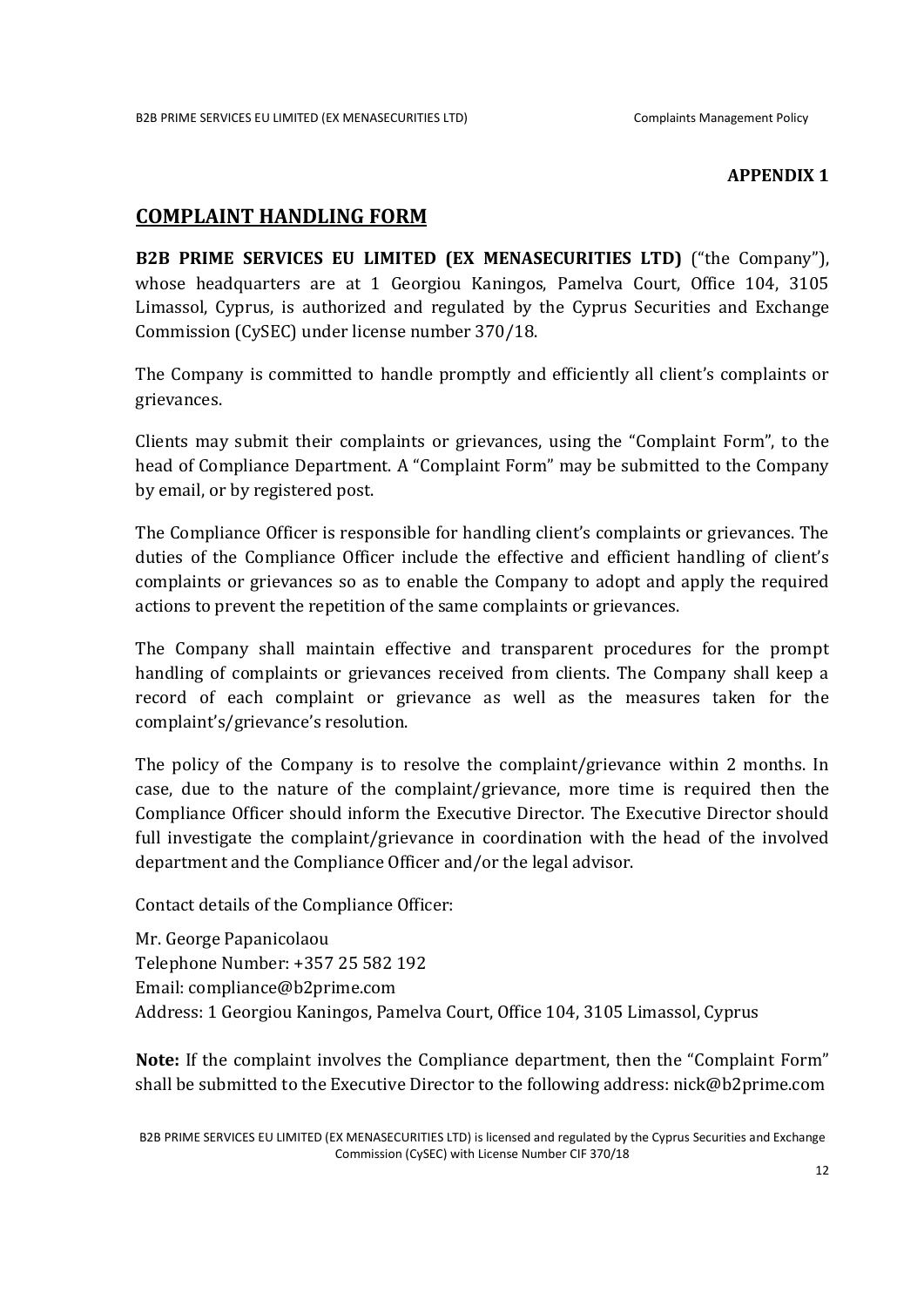# COMPLAINT FORM

| Way of Communication:<br>$\Box$ EMAIL<br>$\Box$ REGISTERED POST                                                                                                                                                        |                    |          |         |          |  |      |  |  |
|------------------------------------------------------------------------------------------------------------------------------------------------------------------------------------------------------------------------|--------------------|----------|---------|----------|--|------|--|--|
| <b>Client details</b>                                                                                                                                                                                                  |                    |          |         |          |  |      |  |  |
| Name:                                                                                                                                                                                                                  |                    | Surname: |         |          |  |      |  |  |
|                                                                                                                                                                                                                        | Legal Entity Name: |          |         |          |  |      |  |  |
| Account Number:                                                                                                                                                                                                        |                    |          |         |          |  |      |  |  |
| Address:                                                                                                                                                                                                               |                    |          |         |          |  |      |  |  |
| Post Code:                                                                                                                                                                                                             |                    | City:    |         | Country: |  |      |  |  |
| Telephone<br>Numbers:                                                                                                                                                                                                  | Home:              | Work:    | Mobile: |          |  | Fax: |  |  |
| Email:                                                                                                                                                                                                                 |                    |          |         |          |  |      |  |  |
| <b>Brief Summary of the complaint</b><br>Description of product or service and/or department and/or employee you are complaining<br>about (description, evidence, magnitude of damage and suggested way to be solved): |                    |          |         |          |  |      |  |  |
|                                                                                                                                                                                                                        |                    |          |         |          |  |      |  |  |
|                                                                                                                                                                                                                        |                    |          |         |          |  |      |  |  |
|                                                                                                                                                                                                                        |                    |          |         |          |  |      |  |  |
|                                                                                                                                                                                                                        |                    |          |         |          |  |      |  |  |
|                                                                                                                                                                                                                        |                    |          |         |          |  |      |  |  |
|                                                                                                                                                                                                                        |                    |          |         |          |  |      |  |  |
| Please enclose any other relevant documentation that may help us to handle the<br>complaint.                                                                                                                           |                    |          |         |          |  |      |  |  |
| Signature:                                                                                                                                                                                                             |                    |          | Date:   |          |  |      |  |  |